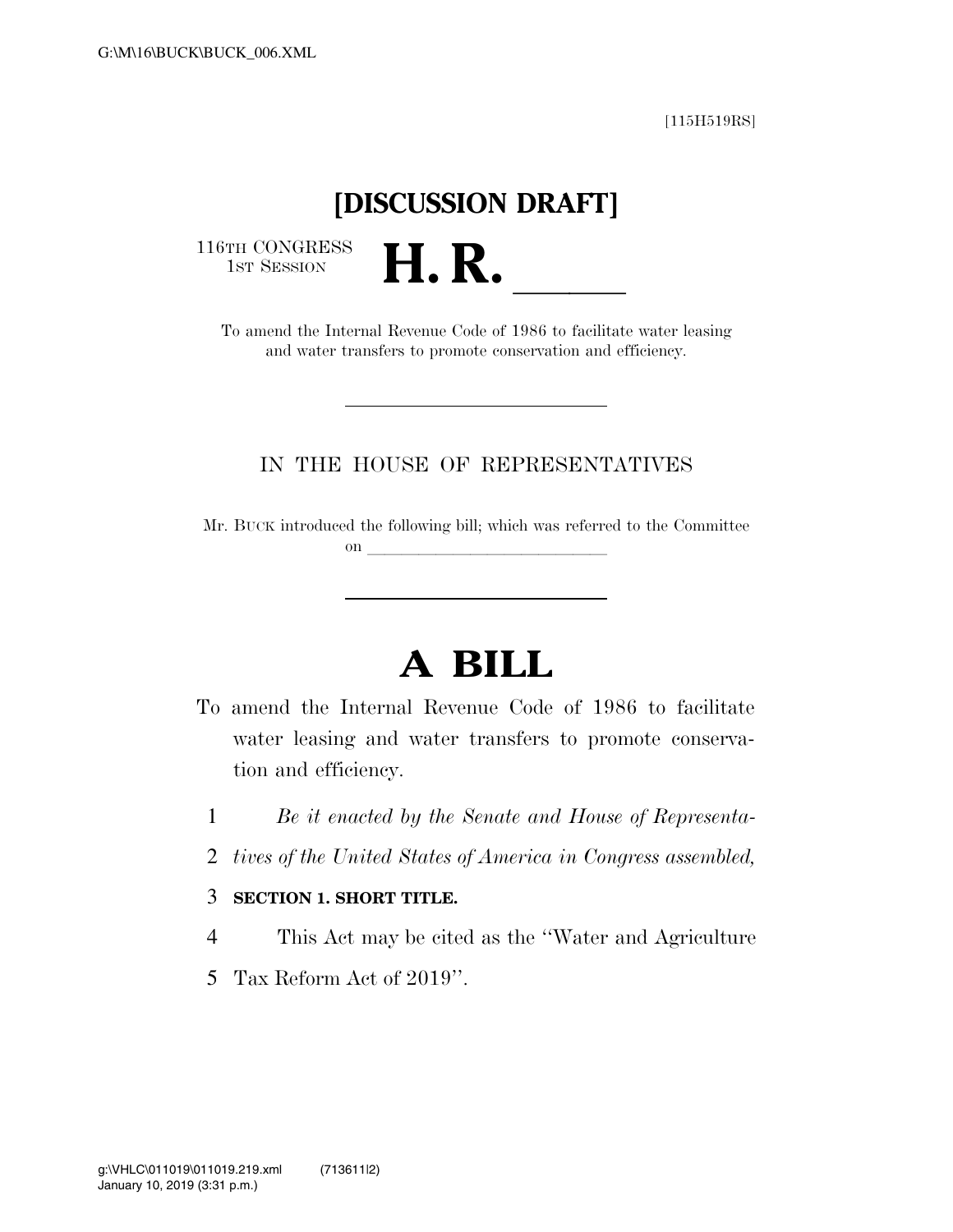| $\mathbf{1}$   | SEC. 2. FACILITATE WATER LEASING AND WATER TRANS-       |
|----------------|---------------------------------------------------------|
| $\overline{2}$ | FERS TO PROMOTE CONSERVATION AND EF-                    |
| 3              | FICIENCY.                                               |
| $\overline{4}$ | (a) IN GENERAL.—Paragraph $(12)$ of section $501(c)$    |
| 5              | of the Internal Revenue Code of 1986 is amended by add- |
| 6              | ing at the end the following new subparagraph.          |
| 7              | "(J) TREATMENT OF MUTUAL DITCH IRRI-                    |
| 8              | GATION COMPANIES.-                                      |
| 9              | "(i) IN GENERAL.—In the case of a                       |
| 10             | mutual ditch or irrigation company or of a              |
| 11             | like organization to a mutual ditch or irri-            |
| 12             | gation company, subparagraph (A) shall be               |
| 13             | applied without taking into account—                    |
| 14             | $\lq\lq$ (I) any income received or ac-                 |
| 15             | crued from the sale, lease, or ex-                      |
| 16             | change of fee or other interests in real                |
| 17             | and personal property, including inter-                 |
| 18             | ests in water (other than income de-                    |
| 19             | rived from the sale, lease, or transfer                 |
| 20             | of water to nonmembers outside the                      |
| 21             | river basin or basins within which the                  |
| 22             | mutual ditch or irrigation company                      |
| 23             | operates),                                              |
| 24             | "(II) any income received or ac-                        |
| 25             | crued from the sale or exchange of                      |
| 26             | stock in a mutual ditch or irrigation                   |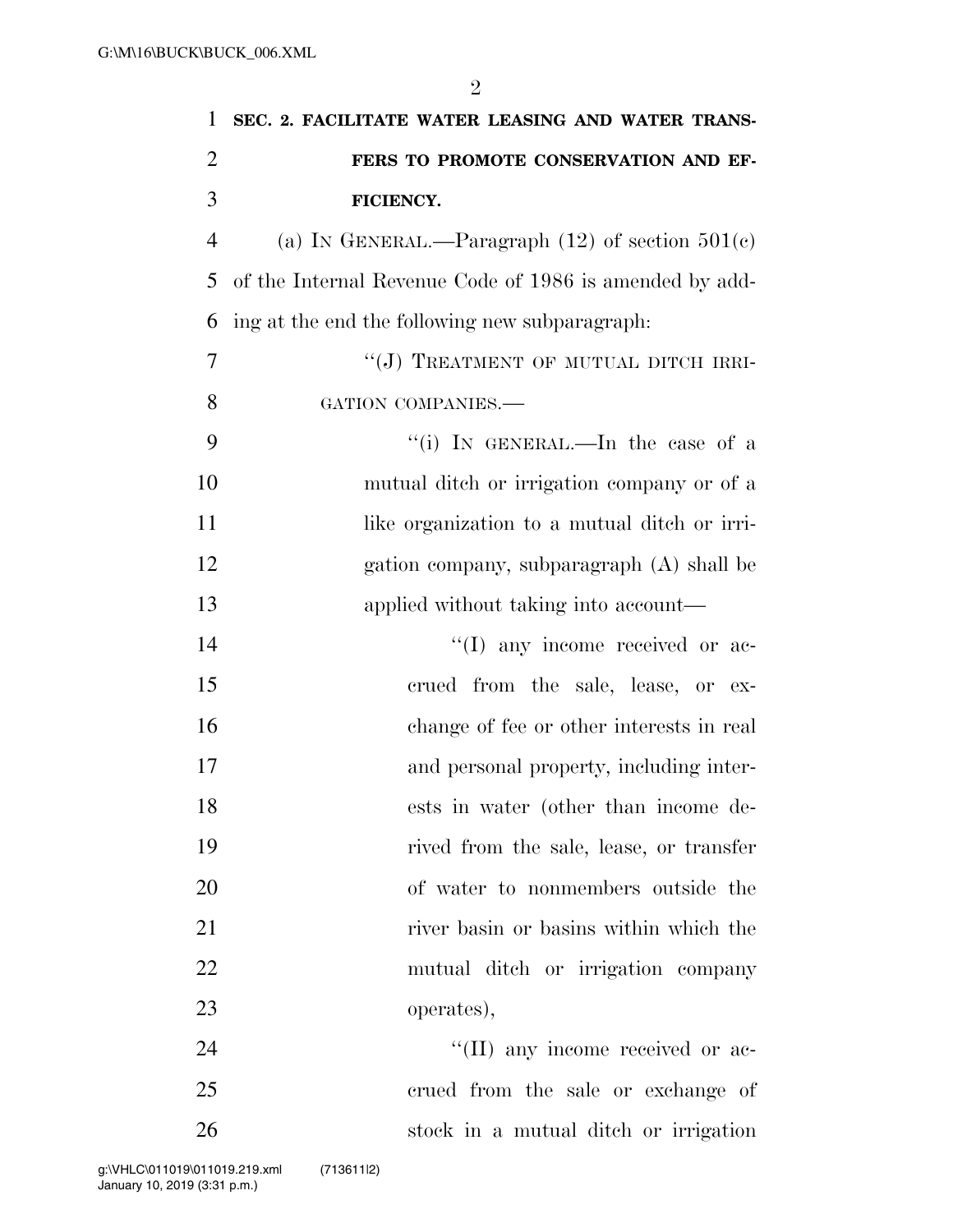| $\mathbf{1}$   | company (or in a like organization to                |
|----------------|------------------------------------------------------|
| $\overline{2}$ | a mutual ditch or irrigation company)                |
| 3              | or contract rights for the delivery or               |
| $\overline{4}$ | use of water, or                                     |
| 5              | "(III) any income received or ac-                    |
| 6              | crued from the investment of income                  |
| $\tau$         | described in subclause $(I)$ or $(II)$ ,             |
| 8              | except that any income described in sub-             |
| 9              | clause $(I)$ , $(II)$ , or $(III)$ which is distrib- |
| 10             | uted or expended for expenses (other than            |
| 11             | for operations, maintenance, and capital             |
| 12             | improvements) of the mutual ditch or irri-           |
| 13             | gation company or of the like organization           |
| 14             | to a mutual ditch or irrigation company              |
| 15             | (as the case may be) shall be treated as             |
| 16             | nonmember income in the year in which it             |
| 17             | is distributed or expended. For purposes of          |
| 18             | the preceding sentence, expenses (other              |
| 19             | than for operations, maintenance, and cap-           |
| 20             | ital improvements) include expenses for the          |
| 21             | construction of conveyances designed to de-          |
| 22             | liver water outside of the system of the             |
| 23             | mutual ditch or irrigation company or of             |
| 24             | the like organization.                               |